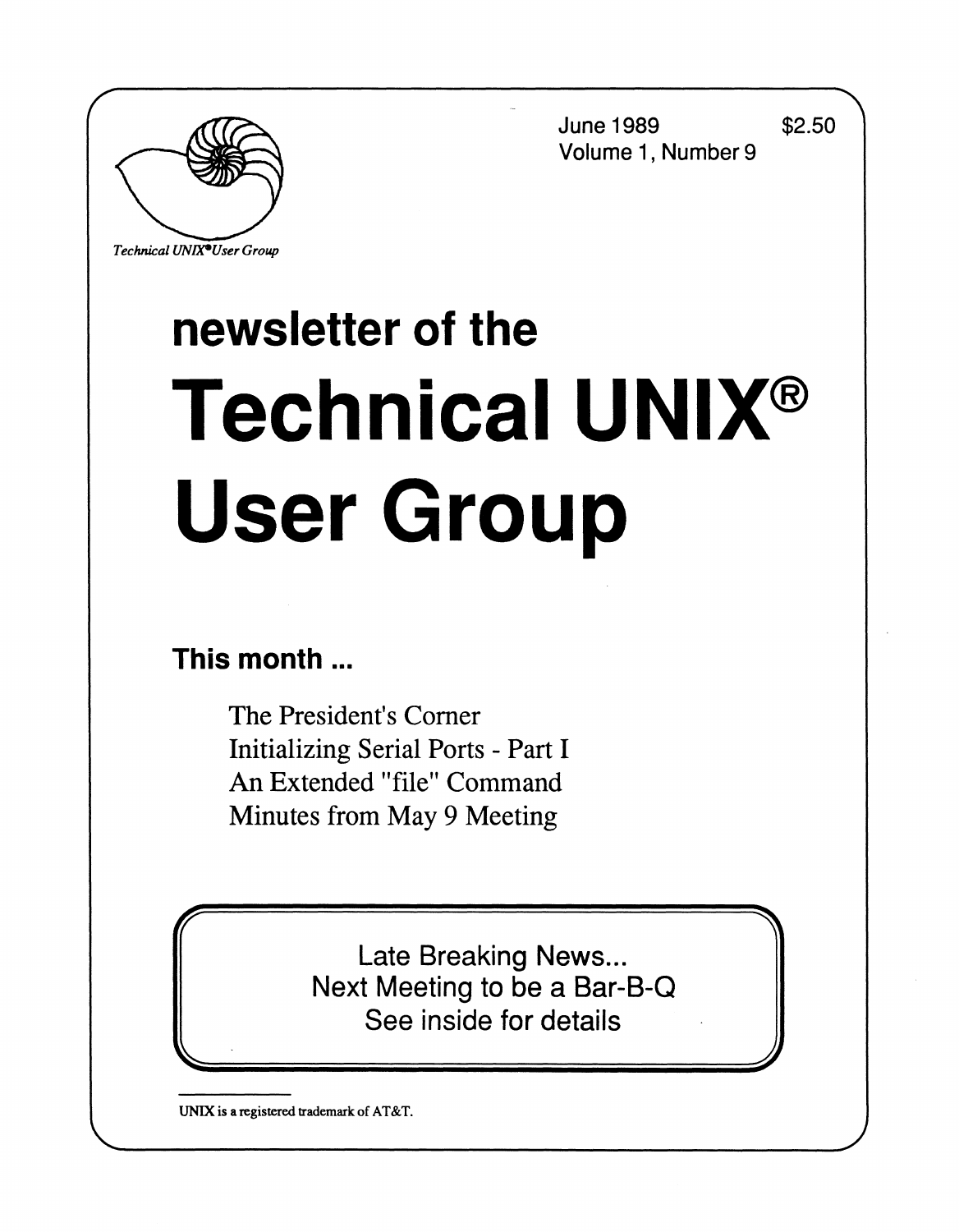# **TUUG Barbeque Details**

- **Bring your own meat**
- **Bring your own beverage**
- **Bring your own lawn chair**
- **22 Hobson Place**
- **Tuesday, June 13 6:30 pm**



### **Group Information**

The Technical Unix User Group meets at 7:30 pm the second Tuesday of every month, except July and August. The newsletter is mailed to all paid up members 1 week prior to the meeting. Membership dues are \$20 annually and are due at the October meeting. Membership dues are accepted by mail and dues for new members will be pro-rated accordingly.

### **The Executive**

| President:         | <b>Gilbert Detillieux</b>    | 261-9146 |  |
|--------------------|------------------------------|----------|--|
| Vice President:    | Vacant                       |          |  |
| Treasurer:         | <b>Gilles Detillieux</b>     | 261-9146 |  |
| Secretary:         | Susan Zuk (W) 786-8483       |          |  |
| Newsletter Editor: | Darren Besler (H) 254-3392 ( |          |  |
| Membership Sec.:   | Pat Macdonald (W) 474-9870   |          |  |
| Information:       | Gilbert Detillieux 261-9146  |          |  |
|                    | (or) Susan Zuk (W) 786-8483  |          |  |
|                    |                              |          |  |

**Technical UNIX User Group P.O. Box 130 Saint-Boniface, Manitoba R2H 3B4** 

### **Copyright Policy and Disclaimer**

This newsletter is ©opyrighted by the Technical UNIX User Group. Articles may be reprinted without permission as long as the original author and the Technical UNIX User Group are given credit.

The Technical UNIX User Group, the editor, and contributors of this newsletter do not assume any liability for any damages that may occur as a result of information published in this newsletter.

### $\begin{pmatrix} \overbrace{a} & \overbrace{a} & \overbrace{a} & \overbrace{a} & \overbrace{a} & \overbrace{a} & \overbrace{a} & \overbrace{a} & \overbrace{a} & \overbrace{a} & \overbrace{a} & \overbrace{a} & \overbrace{a} & \overbrace{a} & \overbrace{a} & \overbrace{a} & \overbrace{a} & \overbrace{a} & \overbrace{a} & \overbrace{a} & \overbrace{a} & \overbrace{a} & \overbrace{a} & \overbrace{a} & \overbrace{a} & \overbrace{a} & \overbrace{a} & \overbrace{a} & \overbrace{a} & \overbrace{a} & \overbrace{$ **ANNOUNCEMENT..**

**Meeting Location Change:** 

The June meeting will be a friendly get together and barbeque hosted by Kirt Marat at 22 Hobson Place, Winnipeg, on June 13. See map above for directions to get there. RS VP with Susan or Gilbert before June 9.

**^ j**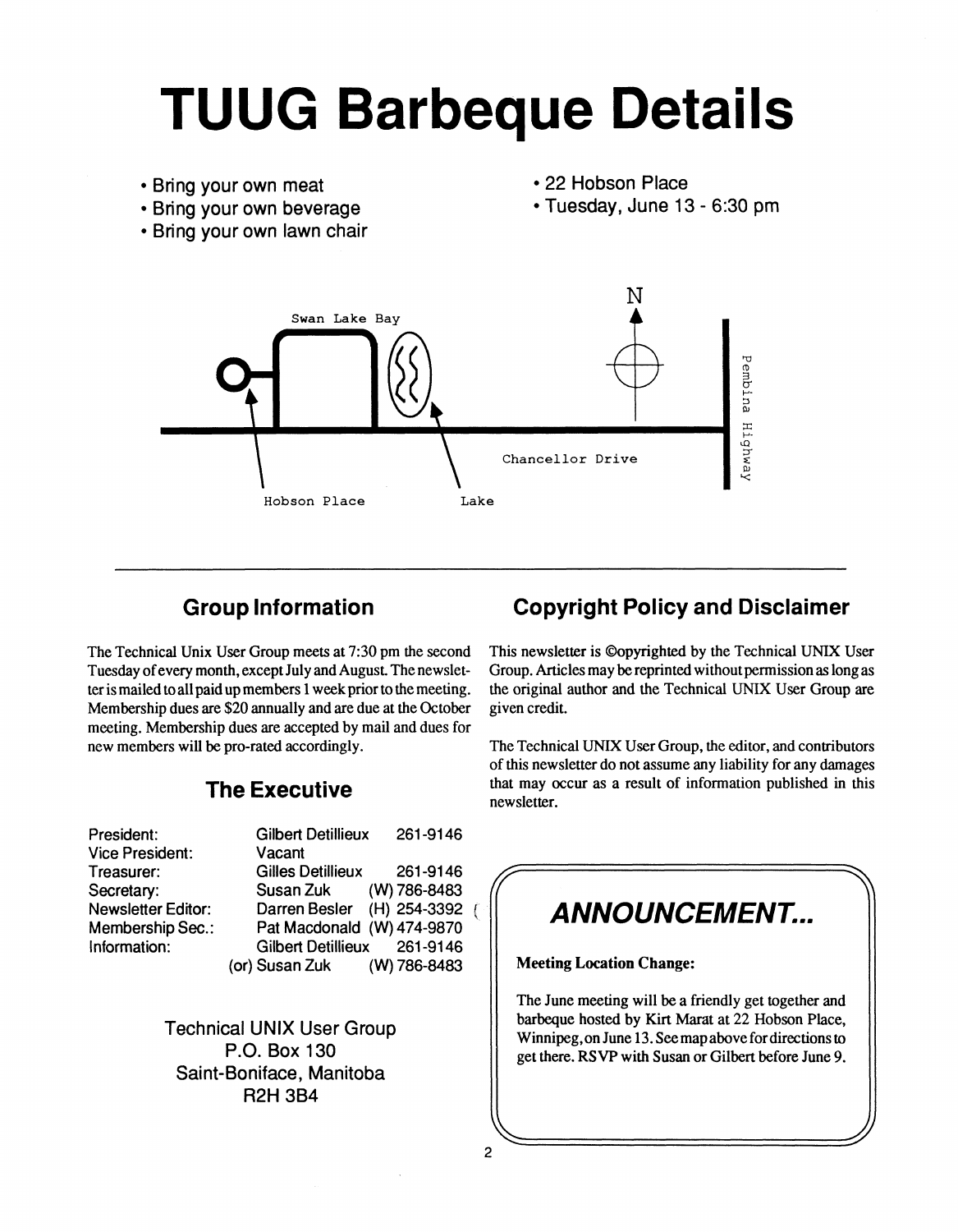# **President's Corner**

*by Gilbert Detillieux, President* 

**June is here already. It's seems it was just recently that the founding members of TUUG sat down and decided "let's get this group more organized," then held elections for the executive and started producing this monthly newsletter. But here we are already, near the end of the first year of operation of the newand-improved TUUG! The group is now stronger than ever, and things look good for the second year. This calls for a celebration!** 

**So, to celebrate this event, and to welcome the advent of our brief but great Winnipeg summer, we are having a barbecue in lieu of the June meeting. One of the members, Kirk Marat, has kindly offered us the use of his yard (and his basement recroom, in case of bad weather). The location is found elsewhere in the newsletter; check the front page and the editorial page. The barbecue is on June 13, starting at about 6:30 PM. There will be no business meeting, I promise. Just good food, good company, and good times to be had by all!** 

**You are welcome to bring along spouses, kids, and/or friends. Please call Susan Zuk or myself (phone numbers listed on editorial page) by June 9, at the latest, to let us know if you plan to attend, and how many will be coming. Everyone should bring their own favorite meat for the barbecue, as well as their favorite liquid refreshments. If you have lawn chairs, please bring them along; bring extras if you can.** 

**We will be supplying a salad, potato salad, and a cake for desert. If you would like to bring something else for everyone to share, you are welcome; maybe let us know so we can coordinate** 

**things (and not wind up with twenty of the same thing). This will be the last time we meet before September; I hope to see you all out there. If you can't make it for supper, you are welcome to drop by later.** 

**Now on to the next year... The October elections for the executive may seem a long way off, but there will only be one meeting before that. Nominations will be made at the September meeting, and will be open until the deadline for the October newsletter (so we can publish the list of candidates).** 

**As a member of the executive for the past year, I can tell you how much I have enjoyed this. It has been a little hectic at times, but all-in-all, it hasn't required that much of my time, and has been the most rewarding part of my involvement with this group. Maybe some of you newer members would consider being a part of the executive; it' s a good way to get to know more about the group and its members. We could sure use someone as vice-president, and someone to help out with planning future meetings. It would also be great to see more than one nomination for some of the positions, so we could have real elections, and some healthy competition! I'll leave you to think about it over the summer.** 

**Hope to see you at the barbecue (June 13, RSVP by June 9). This past year has been a lot of fun, and I think our second year will be even better. A very warm and enjoyable summertime to all! We'll be back with another issue of the newsletter in September.** 

## **The fortune file**

**This month's fortune comes care of Darren Besler.** 

Although we modern persons tend to take our electric lights, radios, mixers, etc., for granted, hundreds of years ago people did not have any of these things, which is just as well because there was no place to plug them in. Then along came the first Electrical Pioneer, Benjamin Franklin, who flew a kite in a lighting storm and received a serious electrical shock. This proved that lighting was powered by the same force as carpets, but it also damaged Franklin's brain so severely that he started speaking only in incomprehensible maxims, such as "A penny saved is a penny earned. " Eventually he had to be given a job running the post office.

- Dave Barry, "What is Electricity?"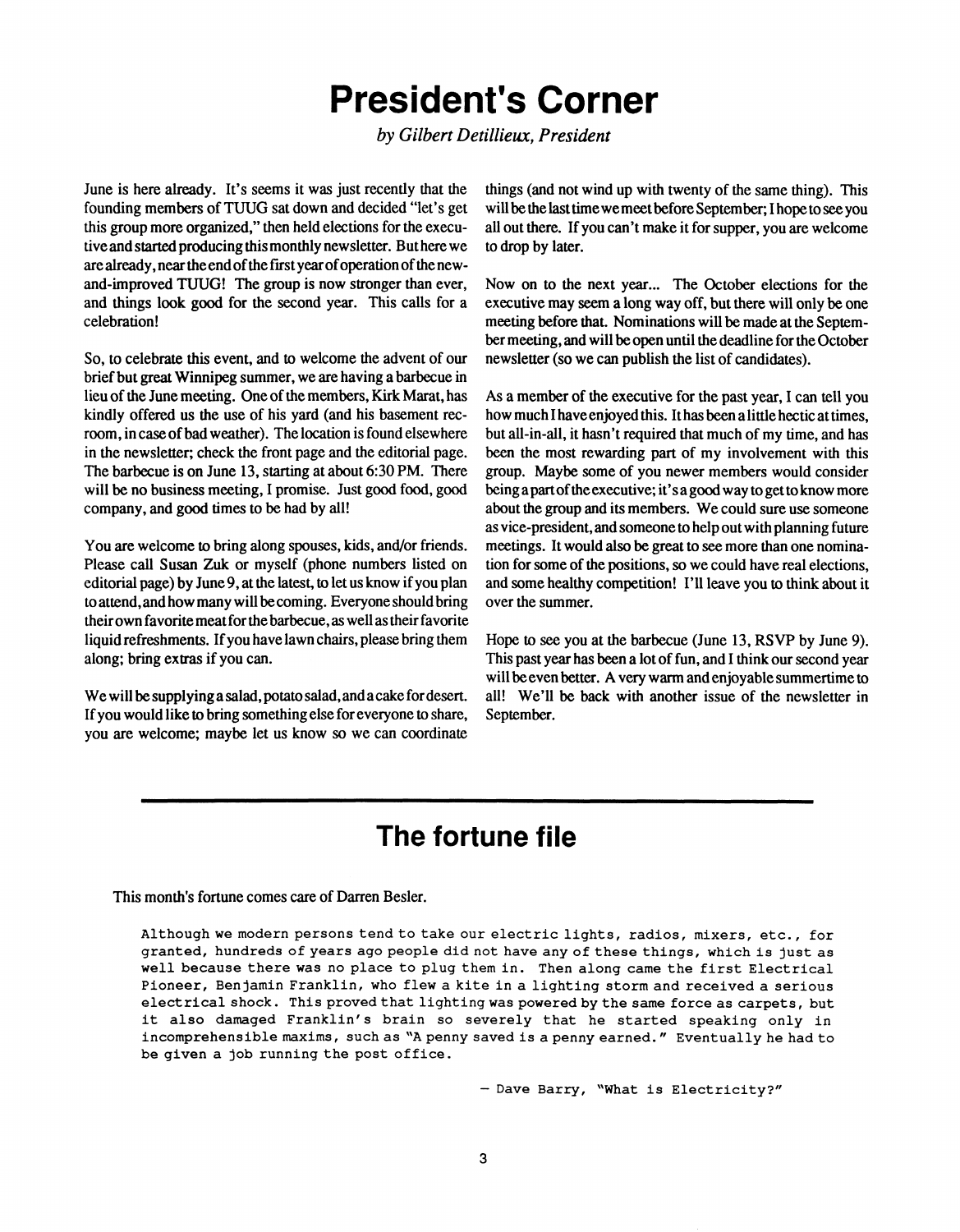# **Initializing Serial Ports, Part I - Initializing Login Ports**

*by Gilbert Detillieux, Info West Inc.* 

**In the February issue of this newsletter, we looked at how the UNIX system is initialized, and the role of the /etc/init program, and the /etc/inittab file. As part of that article, we saw that /etc/ init initializes serial ports for logins by "respawning" a new process for each port, and running a program called /etc/getty. This month, we will take a closer look at this program.** 

**The /etc/getty program is usually not called directly by a user, but rather is called by /etc/init, to allow logins on a serial port, by including, in /etc/inittab, a line such as follows:** 

04:2:respawn:/etc/getty tty04 9600

**The two main duties of this program are: 1) wait for the port to become active, then determine communication parameters such as baud rate, parity, and character I/O mappings; and 2) call the login program to allow the user to log in. The second step is quite straightforward, and will not be addressed here. The first is a little more involved, and is the focus of this article. Incidentally, the name "getty" is an abbreviation for "get tty," and refers to the first step where /etc/getty gets the communication parameters for the serial port (tty).** 

**The first argument to /etc/getty is the name of the device special file in /dev to be opened. When this device is opened, the process will usually be blocked until the port it accesses becomes active, i.e. until the terminal is powered up and placed on line, or the modem answers a call and gets a carrier. The second argument, which may look like a baud rate specification, but is actually an arbitrary string, is used as a key to look up a specific entry in the file /etc/gettydefs. Entries in this file have the following format:** 

label# initial mode # final mode #prompt#next

**White space is allowed in the initial mode and final mode fields, and these can even be split onto more than one line. Each entry must be followed by an entirely blank line, to terminate it and separate it from the other entries. Listing 1 gives an example of an /etc/gettydefs file; this is the one that is in use on a Masscomp computer that I use.** 

**The label field is used as a key for looking up a particular entry. Labels are arbitrary strings of letter and/or digits, but are often chosen to have some mnemonic value, such as specifying the entry's baud rate.** 

**The initial mode field contains the initial communication parameter settings, to be used as soon as the device is opened. This**  **is a list of words, separated by white space, that specify tty options that are to be enabled. These options are the same as those used by the stty(l) command, except they are in upper case, and the baud rate specifiers are preceded by the letter B. Not all desired options need to be explicitly specified, as many are assumed by default; the specified options are usually there to override the default action.** 

**Once the device is set according to the initial mode, /etc/getty issues the login prompt, as specified in the prompt field. In this field, white space and newlines are significant, and are output as specified. The program then waits for input from the device.** 

**If input is successfully read, /etc/getty assumes the device is in the right mode. It then sets the device's communication parameters according to the final mode field, then calls the login program, passing it the line of input jus t read as an argument list.** 

**/etc/getty will also examine the line of input to help determine final mode settings, occasionally with undesirable results. It will examine the parity bits of incoming characters to determine parity settings. If the line was ended with a carriage return, it assumes that carriage return will always be used as a line terminator, and translates incoming carriage returns to newlines. If the line was ended with a newline (line feed) character, this input translation will not be in effect, and carriage returns will not cause any special action. Another assumption /etc/getty makes, which can often be quite annoying, is that if if the input line contained upper case characters but no lower case characters, the terminal must be an old TTY-type of terminal with no lower case. It will then translate all incoming letters to lower case, and all outgoing letters to upper case. It is therefore important to always log in in lower case.** 

**If the initial mode in the /etc/gettydefs entry was incorrect, the displayed prompt string was probably garbled, /etc/getty then expects the user to press the BREAK key on the terminal. This will tell the program that the current entry is not the right one and it should go on to try the next one, using the "next" field as a search key. With this next field, it is possible to set up chains or loops of related entries, usually with different baud rates, and cycle through them until the appropriate one is found. For example, in the sample file, the entry with the label "300B" is chained to the "1200B" entry, which is chained to the "2400B" entry, which in turn loops back to the "300B" entry. This group of entries would be appropriate for a 2400 bps modem that also supports 1200 and 300 bps. The argument to /etc/getty would be the label corresponding to the default (or most likely) baud rate to be used with the modem.**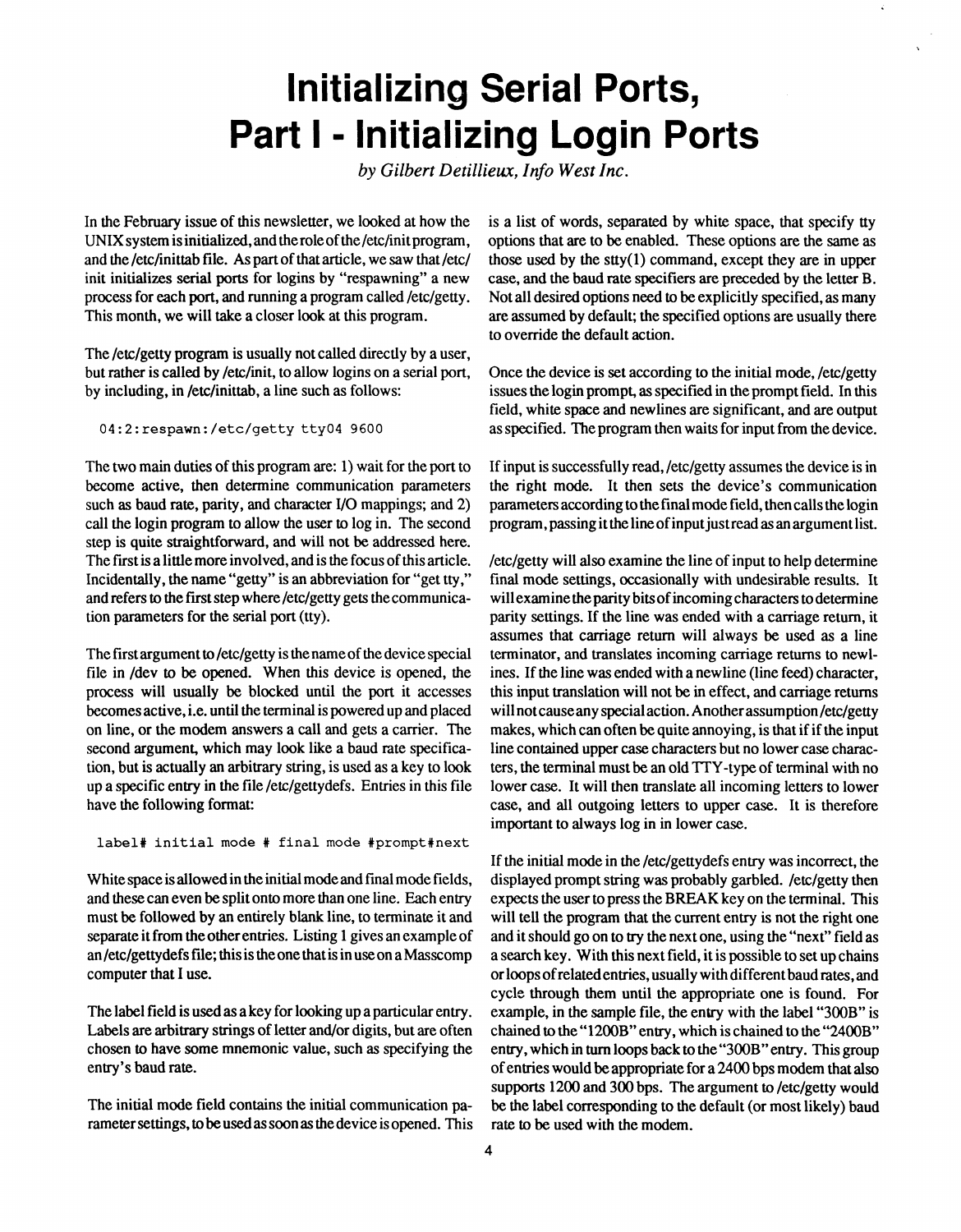**For the meaning of the individual mode options, consult the UNIX manual sections for stty(l), ioctl(2), tty(4) and/or termio(4).** 

**In part II, which will appear in the fall, we will look at some of the ways to initialize serial ports that are not used for logins, such as dial-out ports, printer ports, or ports for other serial I/O devices.** 

Listing 1: Sample /etc/aettvdefs File

9600# B9600 SANE # B9600 SANE IXANY #login: #19200 19200# B19200 SANE # B19200 SANE IXANY #login: #9600 110A# B110 HUPCL PARENB CS7 # B110 SANE IXANY TAB3 #login: #300A 300A# B300 HUPCL PARENB CS7 # B300 SANE IXANY TAB3 #login: #1200A 1200A# B1200 HUPCL PARENB CS7 # B1200 SANE IXANY TAB3 #login: #110A 300B# B300 # B300 SANE IXANY TAB3 #login: #1200B 1200B# B1200 # B1200 SANE IXANY TAB3 #login: #2400B 2400B# B2400 # B2400 SANE IXANY TAB3 #login: #300B

# **An Extended "file" Command**

*by Gilles Detillieux* 

**The "file" command on the UNIX system can be extremely useful when you have a directory full of files, many without meaningful file name suffixes, and you don't know what's**  what.

**Unfortunately, all of the new application programs coming out introduce a lot of new file formats that the "file" command doesn' t know about. When you transfer and/or store PC files on your UNIX system, you have yet more new file formats to deal with. All too often with these files, the "file" command just reports the file type as "foo: ascii text" or "bar: data".** 

**What is needed is a way of extending the "file" command so that it knows about these new file types. On some UNIX systems, this solution has been implemented: a file called "/etc/magic" contains a description of all of the "magic numbers" and other such file identification codes in use. By editing this file, you can tell the "file" command about any new file type that exists.** 

**For those of us who don't have this new version of the "file" command, the shell script I will describe can solve the problem. The "ftype" shell command script, shown below, can be called instead of the usual "file" command.** 

> **E.g. \$ ftype foo bar foo: Conforming PostScript text bar: TIF format image data \$**

**The shell script saves its arguments in the variable "flist", then for each file argument, the script calls "od" to dump the file contents, in hex. The "line" command pulls out the first line of**  the hex dump, and discards the rest. The "set" command, at the **start of the loop, sets the shell's arguments to the numbers on this first line: the file offset is \$ 1, and \$2 to \$9 are the first eight 16-bit words in the file. The following case statement looks at the first four of these words, trying to match them with known patterns. (The patterns in a shell case statement can contain the \*, ?, and [] wildcards, as used for filename generation.) If the file begins with any of these patterns, the script displays the corresponding file type, in the same format as the "file" command does. If no match is found, the script calls the "file" command so it can take a stab at it. With all this processing going on for each file, this shell script runs a lot slower than the "file" command.** 

To add new file types to this script, just add new cases to the case **statement, following the example of the existing cases. Remember that with shell case statements, the first match is the one that applies. If you have two different patterns that could match the same data, place the more restrictive one first. For example, a Conforming PostScript program begins with the same two bytes ("%!") as an ordinary PostScript program; it is what follows these two bytes that distinguishes them. In some cases, it may be appropriate to include some of the first eight words (\$2 to \$9) in the description, for example:** 

**ffaafabe\*) echo "\$file:\tFoobar data (version \$4)";;** 

**I have added several locally-developed file formats to my "ftype" shell script (which I omitted from the listing). Since many of our applications don't force users to put meaningful suffixes on file names, there were a lot of "mystery files" on our system, all of which the "file" command insightfully identified as "data". This shell script has really helped clear up the confusion. I hope it can help others out there too.**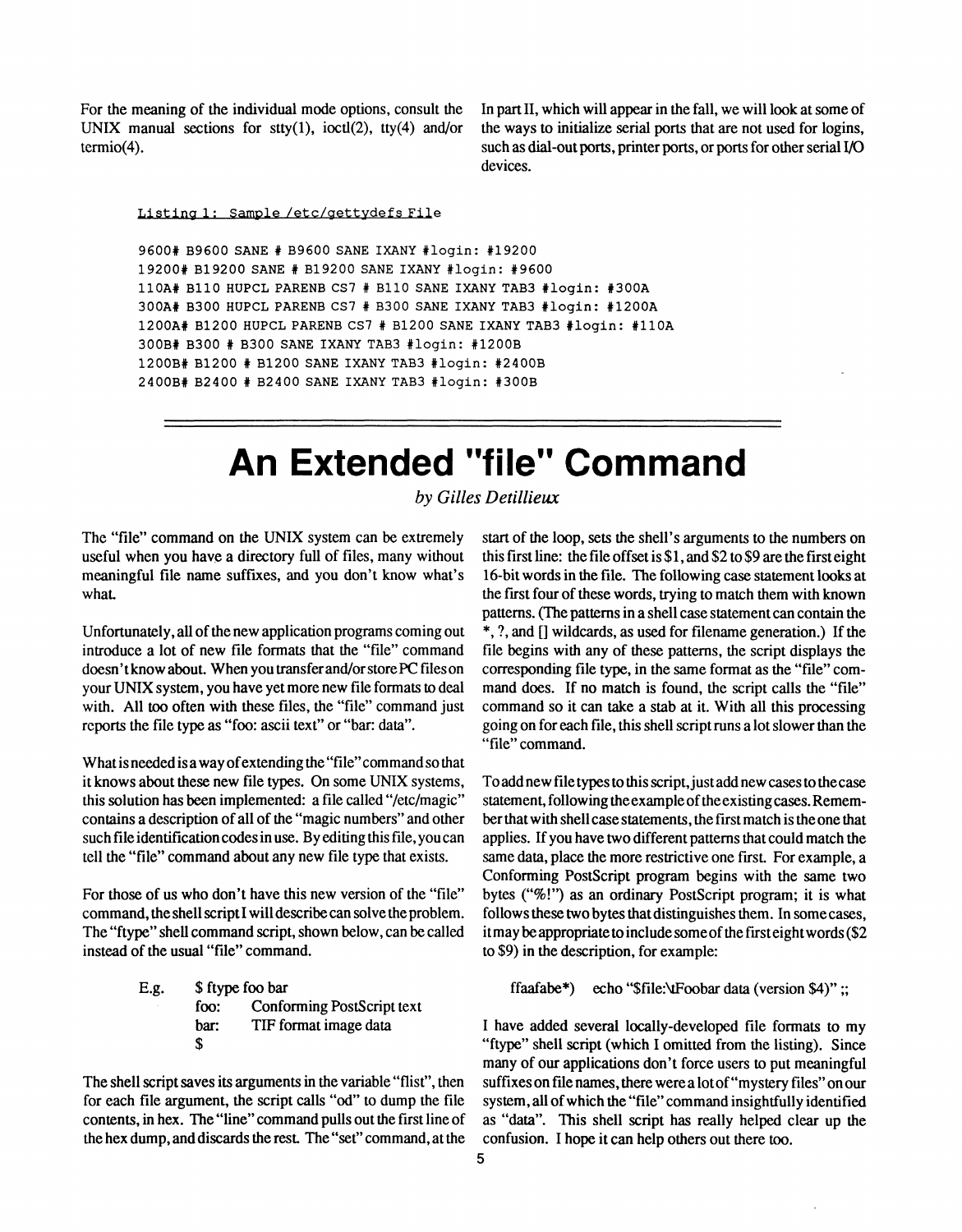```
Listing 1: "ftype" shell script 
----------------------------------
# ftype - extended "file" command 
# - shows file types of files not recognized by "file" command 
#\mathtt{flist}="\mathtt{\$*}"
for file in $flist
do 
        set -- 'od -h $file | line'
        case "$2$3$4$5" in 
        lb29733*5700*) 
                                 echo "$file:\tHP PCL downloadable font"
                                 echo "$file:\tSEA ARC format archive" ;;
        1a0[1-8]*)
        303730373037*) 
                                 echo "$file:\tascii cpio archive" ;;
        677073726173203[1248]) echo "$file:\tgpsras format image data"
        f001*echo "$file:\tGPS format graphic data" ;;
        49492a0008000000) 
                                 echo "$file:\tTIF format image data" ;;
        252150532d41646f) 
                                 \tConforming PostScript text"
                                 echo "$file:\tPostScript text" ;;
        2521*) 
        626567696e203*) 
                                 echo "$file:\tuuencode format text" ;;
        lfle*) 
                                 echo "$file:\tpacked file" ;;
        lf9d*) 
                                 echo "$file:\tcompressed file" ;;
        4d5a*) 
                                 echo "$file:\tDOS executable" ;;
                                 echo "$file:\tDOS library" ;;
        f(0*)80*) 
                                 echo "$file:\tOMF object file" ;;
                                 echo "$file:\tHalo(TM) bitmapped font file"
        4148*) 
                                 echo "$file:\tLotus worksheet" ;;
        0002000000060404) 
        31b30000*) 
                                 echo "$file:\tMS-Word document file" ;;
                                 echo "$file:\tWord-Perfect document file"
        ff575043*) 
        *) 
                                 file 
$file 
        esac 
done
```
 $\lambda$